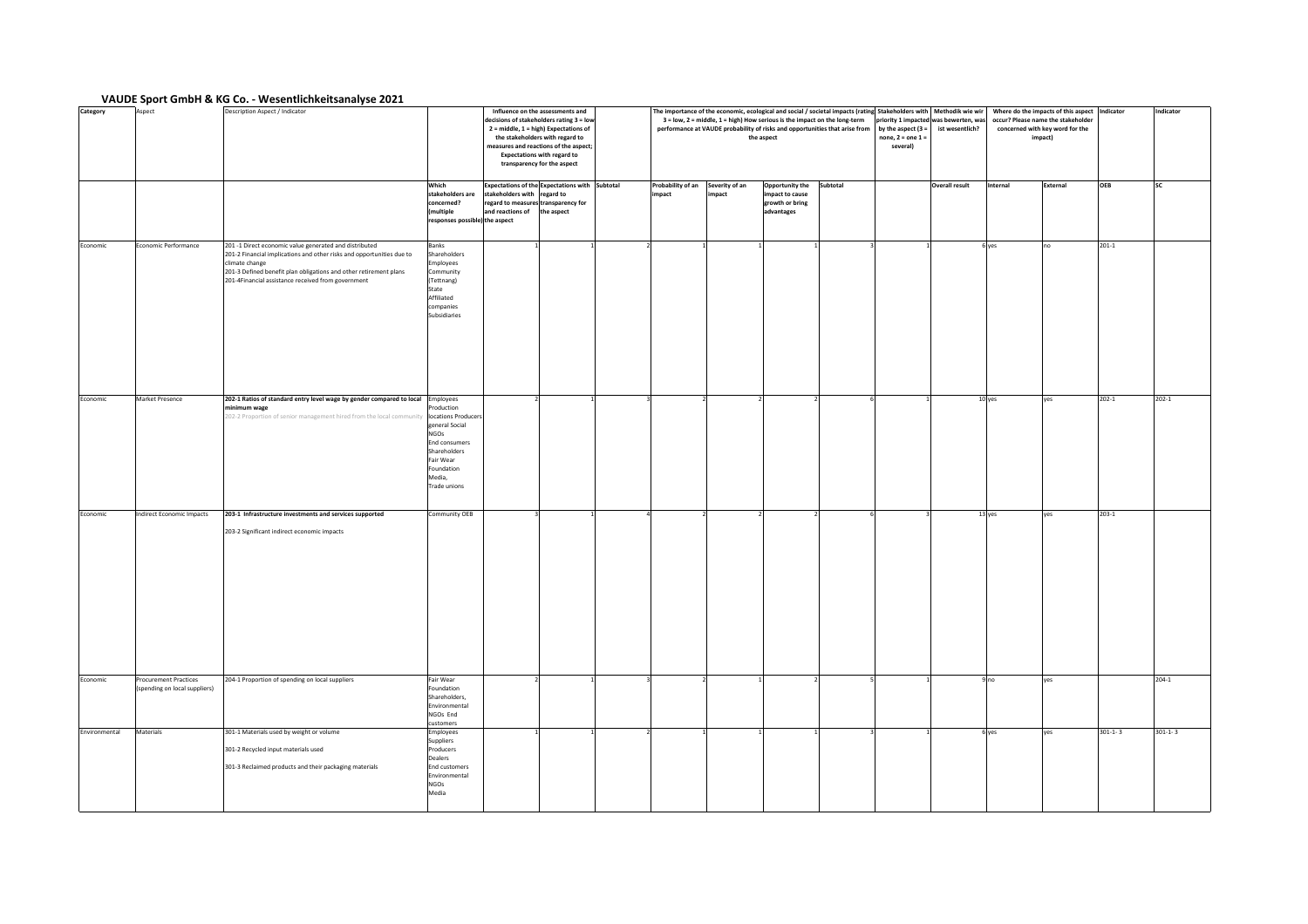| Environmental | Energy                          | 302-1 Energy consumption within the organization                                                                    | <b>Employees OEB</b><br>Shareholders |  |  |  |  | 6 yes  | <b>VPS</b> | $302 - 1 - 5$ | $302 - 1 - 5$ |
|---------------|---------------------------------|---------------------------------------------------------------------------------------------------------------------|--------------------------------------|--|--|--|--|--------|------------|---------------|---------------|
|               |                                 | 302-2 Energy consumption outside of the organization                                                                | Subsidiaries                         |  |  |  |  |        |            |               |               |
|               |                                 |                                                                                                                     | NGOs                                 |  |  |  |  |        |            |               |               |
|               |                                 | 302-3 Energy intensity                                                                                              | Customers                            |  |  |  |  |        |            |               |               |
|               |                                 |                                                                                                                     | Media,                               |  |  |  |  |        |            |               |               |
|               |                                 | 302-4 Reduction of energy consumption                                                                               | Applicants                           |  |  |  |  |        |            |               |               |
|               |                                 |                                                                                                                     |                                      |  |  |  |  |        |            |               |               |
|               |                                 | 302-5 Reduction of energy requirements of products and services                                                     |                                      |  |  |  |  |        |            |               |               |
|               |                                 |                                                                                                                     |                                      |  |  |  |  |        |            |               |               |
|               |                                 |                                                                                                                     |                                      |  |  |  |  |        |            |               |               |
|               |                                 |                                                                                                                     |                                      |  |  |  |  |        |            |               |               |
|               |                                 |                                                                                                                     |                                      |  |  |  |  |        |            |               |               |
|               |                                 |                                                                                                                     |                                      |  |  |  |  |        |            |               |               |
| Environmental | Water                           | 303-1 Water withdrawal by source                                                                                    |                                      |  |  |  |  |        | yes        | $303 - 1 - 3$ | $303 - 1 - 3$ |
|               |                                 |                                                                                                                     | Supply chain<br>esidents             |  |  |  |  | 7 yes  |            |               |               |
|               |                                 | 303-2 Water sources signficantly affected by withdrawal of water                                                    | Employees of                         |  |  |  |  |        |            |               |               |
|               |                                 |                                                                                                                     | production                           |  |  |  |  |        |            |               |               |
|               |                                 | 303-3 Water recycled and reused                                                                                     | facilities                           |  |  |  |  |        |            |               |               |
|               |                                 |                                                                                                                     | Environmental                        |  |  |  |  |        |            |               |               |
|               |                                 |                                                                                                                     | <b>NGOs Authorities</b>              |  |  |  |  |        |            |               |               |
|               |                                 |                                                                                                                     | Media                                |  |  |  |  |        |            |               |               |
| Environmental | Biodiversity                    | 304-1 Operational sites owned, leased, managed in, or adjacent to,                                                  | invironmental<br>NGOs                |  |  |  |  | 11 yes | yes        | $304 - 1 - 4$ | $304 - 1 - 4$ |
|               |                                 | protected areas and areas of high biodiversity value outside protected<br>areas                                     | Supply chain                         |  |  |  |  |        |            |               |               |
|               |                                 |                                                                                                                     | residents                            |  |  |  |  |        |            |               |               |
|               |                                 | 304-2 Significant impacts of activities, products, and services on                                                  | Media                                |  |  |  |  |        |            |               |               |
|               |                                 | biodiversity                                                                                                        |                                      |  |  |  |  |        |            |               |               |
|               |                                 |                                                                                                                     |                                      |  |  |  |  |        |            |               |               |
|               |                                 | 304-3 Habitats protected or restored                                                                                |                                      |  |  |  |  |        |            |               |               |
|               |                                 |                                                                                                                     |                                      |  |  |  |  |        |            |               |               |
|               |                                 | 304-41 UCN Red List species and national conservation list species with<br>habitats in areas affected by operations |                                      |  |  |  |  |        |            |               |               |
|               |                                 |                                                                                                                     |                                      |  |  |  |  |        |            |               |               |
|               |                                 |                                                                                                                     |                                      |  |  |  |  |        |            |               |               |
|               |                                 |                                                                                                                     |                                      |  |  |  |  |        |            |               |               |
|               |                                 |                                                                                                                     |                                      |  |  |  |  |        |            |               |               |
|               |                                 |                                                                                                                     |                                      |  |  |  |  |        |            |               |               |
|               |                                 |                                                                                                                     |                                      |  |  |  |  |        |            |               |               |
|               |                                 |                                                                                                                     |                                      |  |  |  |  |        |            |               |               |
|               |                                 |                                                                                                                     |                                      |  |  |  |  |        |            |               |               |
|               |                                 |                                                                                                                     |                                      |  |  |  |  |        |            |               |               |
|               |                                 |                                                                                                                     |                                      |  |  |  |  |        |            |               |               |
| Environmental | Emissions                       | 305-1 Direct (Scope 1) GHG emissions                                                                                | ΔII                                  |  |  |  |  | 8 yes  | ves        | $305 - 1 - 5$ | $305 - 1 - 5$ |
|               |                                 |                                                                                                                     |                                      |  |  |  |  |        |            |               |               |
|               |                                 | 305-2 Energy indirect (Scope 2) GHG emissions                                                                       |                                      |  |  |  |  |        |            |               |               |
|               |                                 | 305-3 Other indirect (Scope 3) GHG emissions                                                                        |                                      |  |  |  |  |        |            |               |               |
|               |                                 |                                                                                                                     |                                      |  |  |  |  |        |            |               |               |
|               |                                 | 305-4 GHG emissions intensity                                                                                       |                                      |  |  |  |  |        |            |               |               |
|               |                                 |                                                                                                                     |                                      |  |  |  |  |        |            |               |               |
|               |                                 | 305-5 Reduction of GHG emissions                                                                                    |                                      |  |  |  |  |        |            |               |               |
|               |                                 |                                                                                                                     |                                      |  |  |  |  |        |            |               |               |
|               |                                 | 305-6 Emissions of ozone-depleting substances (ODS)                                                                 |                                      |  |  |  |  |        |            |               |               |
|               |                                 | 305-7 Nitrogen oxides (NOX), sulfur oxides (SOX), and other significant air                                         |                                      |  |  |  |  |        |            |               |               |
|               |                                 | emissions                                                                                                           |                                      |  |  |  |  |        |            |               |               |
|               |                                 |                                                                                                                     |                                      |  |  |  |  |        |            |               |               |
|               |                                 |                                                                                                                     |                                      |  |  |  |  |        |            |               |               |
|               |                                 |                                                                                                                     |                                      |  |  |  |  |        |            |               |               |
|               |                                 |                                                                                                                     |                                      |  |  |  |  |        |            |               |               |
| Environmental | <b>Effluents and Waste</b>      | 306-1 Water discharge by quality and destination                                                                    | Supply chain                         |  |  |  |  | 6 yes  | yes        | $306 - 1 - 5$ | $306 - 1 - 5$ |
|               |                                 |                                                                                                                     | residents,                           |  |  |  |  |        |            |               |               |
|               |                                 | 306-2 Waste by type and disposal method                                                                             | Employees of                         |  |  |  |  |        |            |               |               |
|               |                                 |                                                                                                                     | manufacturing                        |  |  |  |  |        |            |               |               |
|               |                                 | 306-3 Significant spills                                                                                            | :ompanies,                           |  |  |  |  |        |            |               |               |
|               |                                 |                                                                                                                     | Environmental                        |  |  |  |  |        |            |               |               |
|               |                                 | 306-4 Transport of hazardous waste                                                                                  | NGOs Authorities                     |  |  |  |  |        |            |               |               |
|               |                                 | 306-5 Water bodies affected by water discharges and/or runoff                                                       | Media                                |  |  |  |  |        |            |               |               |
|               |                                 |                                                                                                                     |                                      |  |  |  |  |        |            |               |               |
|               |                                 |                                                                                                                     |                                      |  |  |  |  |        |            |               |               |
|               |                                 |                                                                                                                     |                                      |  |  |  |  |        |            |               |               |
|               |                                 |                                                                                                                     |                                      |  |  |  |  |        |            |               |               |
|               |                                 |                                                                                                                     |                                      |  |  |  |  |        |            |               |               |
|               |                                 |                                                                                                                     |                                      |  |  |  |  |        |            |               |               |
|               |                                 |                                                                                                                     |                                      |  |  |  |  |        |            |               |               |
|               |                                 |                                                                                                                     |                                      |  |  |  |  |        |            |               |               |
| Environmental | <b>Environmental Compliance</b> | 307-1 Non-compliance with environmental laws and regulations                                                        | Authorities<br><b>NGOs</b>           |  |  |  |  | 9 yes  | yes        | $307 - 1$     | $307 - 1$     |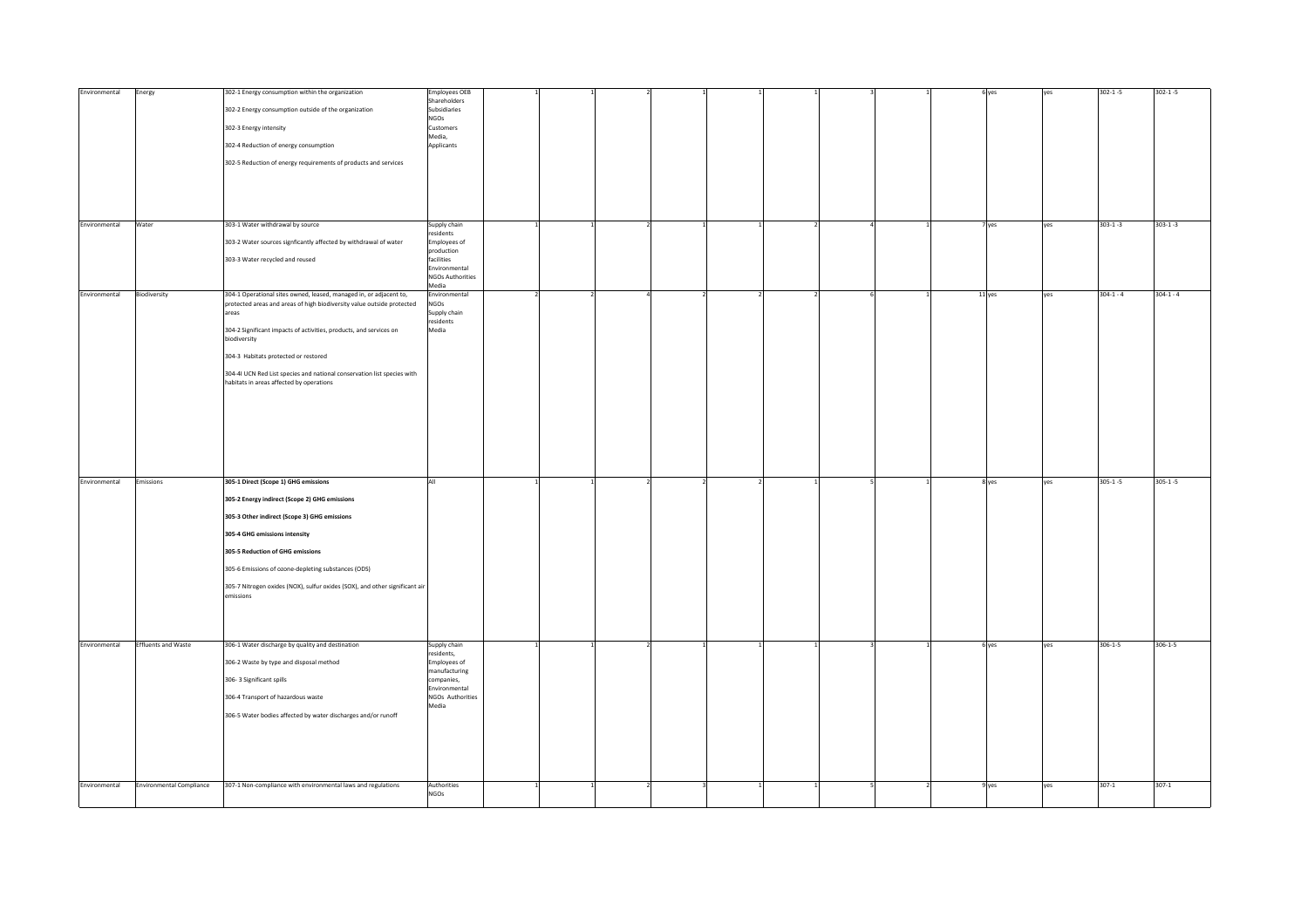| Environmental | Supplier Environmental            | 308-1 New suppliers that were screened using environmental criteria                                                           | Employees OEB,          |  |  |  |                   | 7 yes           | yes | $308 - 1 - 2$ | $308 - 2$     |
|---------------|-----------------------------------|-------------------------------------------------------------------------------------------------------------------------------|-------------------------|--|--|--|-------------------|-----------------|-----|---------------|---------------|
|               | Assessment                        |                                                                                                                               | mployees supply         |  |  |  |                   |                 |     |               |               |
|               |                                   | 308-2 Negative environmental impacts in the supply chain and actions                                                          | chain                   |  |  |  |                   |                 |     |               |               |
|               |                                   | taken                                                                                                                         | Suppliers,              |  |  |  |                   |                 |     |               |               |
|               |                                   |                                                                                                                               | Producers,              |  |  |  |                   |                 |     |               |               |
|               |                                   |                                                                                                                               | Environmental           |  |  |  |                   |                 |     |               |               |
|               |                                   |                                                                                                                               | NGOs Media              |  |  |  |                   |                 |     |               |               |
| Social        | Employment                        | 401-1 New employee hires and employee turnover                                                                                | Employees<br>Production |  |  |  |                   | 9 yes           | no. | 401-1, 401-3  |               |
|               |                                   | 401-2 Benefits provided to full-time employees, but not employees with                                                        | locations Producers     |  |  |  |                   |                 |     |               |               |
|               |                                   | fixed-term contracts or be granted part-time employees, by major                                                              | general FWF             |  |  |  |                   |                 |     |               |               |
|               |                                   | business sites                                                                                                                | Media                   |  |  |  |                   |                 |     |               |               |
|               |                                   |                                                                                                                               | End consumers           |  |  |  |                   |                 |     |               |               |
|               |                                   | 401-3 Parental leave                                                                                                          | Shareholders            |  |  |  |                   |                 |     |               |               |
|               |                                   |                                                                                                                               | Local trade unions      |  |  |  |                   |                 |     |               |               |
|               |                                   |                                                                                                                               | GWÖ                     |  |  |  |                   |                 |     |               |               |
| Social        | Labor-Management Relations        |                                                                                                                               |                         |  |  |  | 1 This aspect was |                 | no  |               |               |
|               |                                   | 402-1 Minimum notice periods regarding operational changes                                                                    | Employees<br>Production |  |  |  | excluded due to   |                 |     |               |               |
|               |                                   |                                                                                                                               | locations Producers     |  |  |  | the aspect        |                 |     |               |               |
|               |                                   |                                                                                                                               | general FWF             |  |  |  | description.      |                 |     |               |               |
|               |                                   |                                                                                                                               | Media                   |  |  |  |                   |                 |     |               |               |
|               |                                   |                                                                                                                               | End consumers           |  |  |  |                   |                 |     |               |               |
|               |                                   |                                                                                                                               | Shareholders            |  |  |  |                   |                 |     |               |               |
|               |                                   |                                                                                                                               | Local trade unions      |  |  |  |                   |                 |     |               |               |
|               |                                   |                                                                                                                               | GWÖ                     |  |  |  |                   |                 |     |               |               |
|               |                                   |                                                                                                                               |                         |  |  |  |                   |                 |     |               |               |
|               |                                   |                                                                                                                               |                         |  |  |  |                   |                 |     |               |               |
|               |                                   |                                                                                                                               |                         |  |  |  |                   |                 |     | $403 - 2$     |               |
| Social        |                                   | Occupational Health and Safety 403-1 Workers representation in formal joint management-worker<br>health and safety committees | Employees<br>Production |  |  |  |                   | 7 yes           | yes |               | 403-1, 403-2  |
|               |                                   |                                                                                                                               | locations Producers     |  |  |  |                   |                 |     |               |               |
|               |                                   | 403-2 Types of injury and rates of injury, occupational diseases, lost                                                        | general FWF             |  |  |  |                   |                 |     |               |               |
|               |                                   | days, and absenteeism, and number of work-related fatalities                                                                  | Trade unions            |  |  |  |                   |                 |     |               |               |
|               |                                   |                                                                                                                               | Media                   |  |  |  |                   |                 |     |               |               |
|               |                                   | 403-3 Workers with high incidence or high risk of diseases related to their End consumers                                     |                         |  |  |  |                   |                 |     |               |               |
|               |                                   | occupation                                                                                                                    | Shareholders            |  |  |  |                   |                 |     |               |               |
|               |                                   |                                                                                                                               | Local trade unions      |  |  |  |                   |                 |     |               |               |
|               |                                   | 403-4 Health and safety topics covered in formal agreements with trade<br>unions                                              | GWÖ                     |  |  |  |                   |                 |     |               |               |
|               |                                   |                                                                                                                               |                         |  |  |  |                   |                 |     |               |               |
|               |                                   |                                                                                                                               |                         |  |  |  |                   |                 |     |               |               |
| Social        | <b>Training and Education</b>     | 404-1 Average hours of training per year per employee                                                                         | Employees               |  |  |  |                   | 11 yes          | no  | $404 - 1$     |               |
|               |                                   | 404-2 Programs for upgrading employee skills and transition assistance                                                        | Candidates<br>GWÖ       |  |  |  |                   |                 |     |               |               |
|               |                                   | programs                                                                                                                      |                         |  |  |  |                   |                 |     |               |               |
|               |                                   |                                                                                                                               |                         |  |  |  |                   |                 |     |               |               |
|               |                                   | 404-3 Percentage of employees receiving regular performance and career                                                        |                         |  |  |  |                   |                 |     |               |               |
|               |                                   | development reviews                                                                                                           |                         |  |  |  |                   |                 |     |               |               |
|               |                                   |                                                                                                                               |                         |  |  |  |                   |                 |     |               |               |
|               |                                   |                                                                                                                               |                         |  |  |  |                   |                 |     |               |               |
|               |                                   |                                                                                                                               |                         |  |  |  |                   |                 |     |               |               |
| Social        | Diversity and Equal               | 405-1 Diversity of governance bodies and employees                                                                            | Employees               |  |  |  |                   | 8 yes           | yes | $405 - 1 - 2$ | $405 - 1 - 2$ |
|               | Opportunity                       | 405-2 Ratio of basic salary and remuneration of women to men                                                                  | Production              |  |  |  |                   |                 |     |               |               |
|               |                                   |                                                                                                                               | locations Producers     |  |  |  |                   |                 |     |               |               |
|               |                                   |                                                                                                                               | general FWF<br>Media    |  |  |  |                   |                 |     |               |               |
|               |                                   |                                                                                                                               | End consumers           |  |  |  |                   |                 |     |               |               |
|               |                                   |                                                                                                                               | Shareholders            |  |  |  |                   |                 |     |               |               |
|               |                                   |                                                                                                                               | Local trade unions      |  |  |  |                   |                 |     |               |               |
|               |                                   |                                                                                                                               | GWÖ                     |  |  |  |                   |                 |     |               |               |
|               |                                   |                                                                                                                               |                         |  |  |  |                   |                 |     |               |               |
| Social        | <b>Supplier Social Assessment</b> | 414-1 New suppliers that were screened using social criteria                                                                  | Employees               |  |  |  |                   | 6 <sub>no</sub> | yes |               | $414 - 1 - 2$ |
|               |                                   |                                                                                                                               | Production              |  |  |  |                   |                 |     |               |               |
|               |                                   | 414-2 Negative social impacts in the supply chain and actions taken                                                           | locations Producers     |  |  |  |                   |                 |     |               |               |
|               |                                   |                                                                                                                               | general FWF             |  |  |  |                   |                 |     |               |               |
|               |                                   |                                                                                                                               | Media<br>End consumers  |  |  |  |                   |                 |     |               |               |
|               |                                   |                                                                                                                               | Shareholders            |  |  |  |                   |                 |     |               |               |
|               |                                   |                                                                                                                               | Local trade unions      |  |  |  |                   |                 |     |               |               |
|               |                                   |                                                                                                                               | NGOs                    |  |  |  |                   |                 |     |               |               |
|               |                                   |                                                                                                                               | GWÖ                     |  |  |  |                   |                 |     |               |               |
|               |                                   |                                                                                                                               |                         |  |  |  |                   |                 |     |               |               |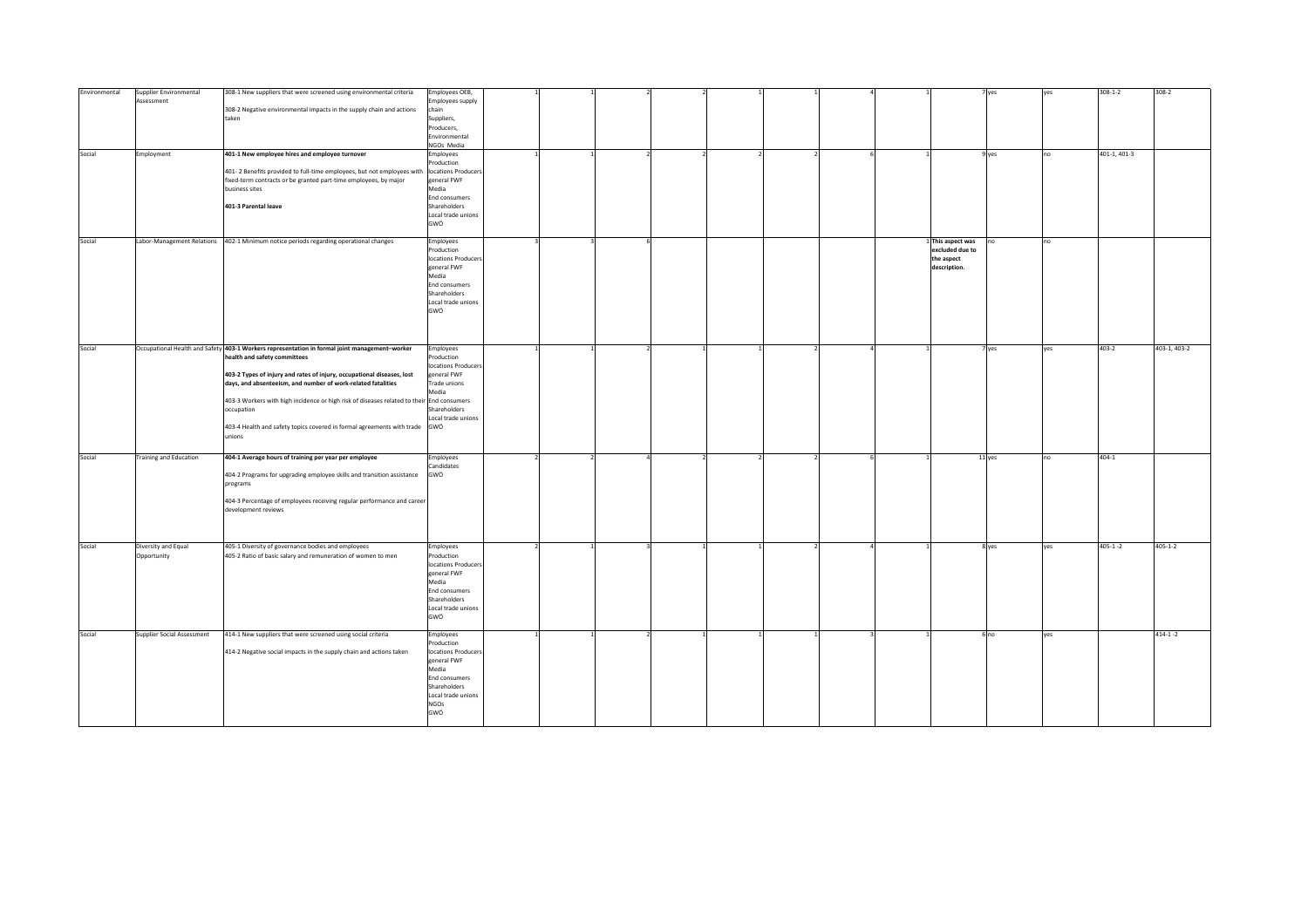| Social |                                                            |                                                                                                                                                                                                       |                                                                                                                                                               |  |  |  |                                                                    |                        |       |           |
|--------|------------------------------------------------------------|-------------------------------------------------------------------------------------------------------------------------------------------------------------------------------------------------------|---------------------------------------------------------------------------------------------------------------------------------------------------------------|--|--|--|--------------------------------------------------------------------|------------------------|-------|-----------|
|        | Human Rights Assessment                                    | 412-2 Employee training on human rights policies or procedures<br>412-3 Significant investment agreements and contracts that include<br>numan rights clauses or that underwent human rights screening | mployees<br>roduction<br>ocations Producer<br>eneral FWF Media<br>End consumers<br>Shareholders<br>Local trade unions<br>GWÖ                                  |  |  |  | 1 This aspect was<br>excluded due to<br>the aspect<br>description. |                        |       |           |
| Social | Non-discrimination                                         | 406-1 Incidents of discrimination and corrective actions taken                                                                                                                                        | Employees<br>Production<br>locations Producers<br>general FWF<br>Media<br>End consumers<br>Shareholders<br>Local trade unions<br><b>NGOs</b><br>GWÖ           |  |  |  |                                                                    | 7 yes<br>yes           | 406-1 | 406-1     |
| Social | Freedom of Association and<br><b>Collective Bargaining</b> | 407-1: Operations and suppliers in which workers' rights to exercise<br>freedom of assoication or collective bargaining may be at risk                                                                | Employees<br>Production<br>locations,<br>producers general<br>FWF, NGOs<br>Media<br><b>End consumers</b><br>Shareholders<br>Local trade unions<br>GWÖ         |  |  |  |                                                                    | 7 yes<br>yes           |       | $407 - 1$ |
| Social | Child Labor                                                | 408-1 Operations and suppliers at significant risk for incidents of child<br>ahor                                                                                                                     | Employees<br>Production<br>locations Producers<br>in general FWF<br>Media<br><b>End consumers</b><br>Shareholders<br>Local trade unions<br><b>NGOs</b><br>GWÖ |  |  |  |                                                                    | 7 <sub>no</sub><br>yes |       | 408-1     |
| Social | Forced or Compulsory Labor                                 | 409-1 Operations and suppliers at significant risk for incidents of forced Employees<br>or compulsory labor                                                                                           | Production<br>locations Producers<br>general FWF, NGOs<br>Media<br><b>End consumers</b><br>Shareholders<br>Local trade unions<br>GWÖ                          |  |  |  | 10 no                                                              | yes                    |       | 409-1     |
| Social | Security Practices                                         | 410-1 Security personnel trained in human rights policies or procedures                                                                                                                               | Employees<br>roduction<br>ocations Produce<br>eneral FWF<br>Media<br>End consumers<br>Shareholders<br>Local trade unions<br>GWÖ                               |  |  |  | 1 This aspect was<br>excluded due to<br>the aspect<br>description. |                        |       |           |
| Social | Rights of Indiginous Peoples                               | 411-1 Incidents of violations involving rights of indigenous peoples                                                                                                                                  | Not a stakeholder<br>ssue                                                                                                                                     |  |  |  | This aspect was<br>excluded due to<br>the aspect<br>lescription.   |                        |       |           |
| Social | Iuman Rights Assessment                                    | 412-1 Operations that have been subject to human rights reviews or<br>pact assessments                                                                                                                | mployees<br>roduction<br>locations Produce<br>general FWF<br>Media<br>End consumers<br>Shareholders<br>Local trade unions<br>GWÖ                              |  |  |  | 1 This aspect was<br>excluded due to<br>the aspect<br>description. |                        |       |           |